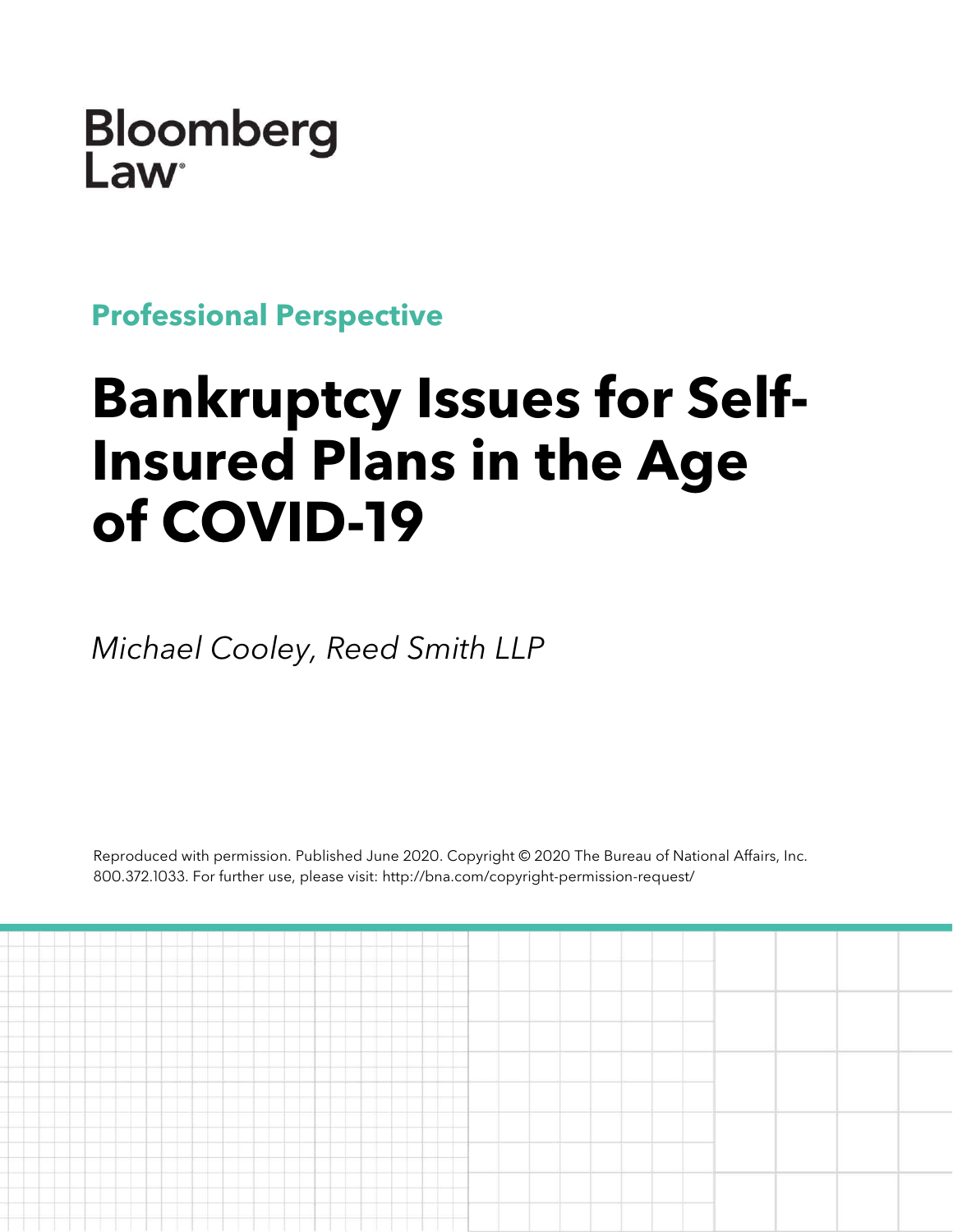## **Bankruptcy Issues for Self-Insured Plans in the Age of COVID-19**

## *Contributed by [Michael Cooley,](https://www.reedsmith.com/en/professionals/c/cooley-michael) Reed Smith LLP*

The basic premise of self-insurance is simple enough: rather than pay fixed premiums to an insurer in exchange for a prenegotiated level of health or other insurance benefits for its employees, an employer agrees to fund the reimbursable medical claims of its employees directly. The claims themselves are administered by a third party administrator for a fee according to a set of rights, responsibilities, and procedures set forth between employer and administrator in the terms of an Administrative Services Agreement (ASA).

Employers often view self-funded insurance plans as a means to reduce costs. According to the Employee Benefit Research Institute, as of 2018, 38.7% of employers reported self-insuring at least one of their health plans, including 79% of employers with 500 or more employees. For the insurer, acting solely as an administrator of the claims submitted under the plan provides a revenue stream without—at least in theory—the risk that claims paid exceed premiums collected.

But insurance is in some ways a bet on the future, and with the nation in the grip of both a novel coronavirus pandemic and the accompanying economic downturn, critical variables may be shifting rapidly for both insurers and employers alike as medical claims increase just as business revenues shrink to previously unimaginable levels. Companies that cannot consistently cover their ordinary monthly operating expenses find themselves in an ever-deepening hole as they are forced to defer (and frustrate) vendors, cannibalize assets to raise cash, or draw existing credit lines further to stay afloat. At the same time, plan administrators must guard against becoming overextended to the extent they advance payments for health claims for financially distressed employers.

**Set Your Baseline.** Even before getting to the question of whether any particular employer's business is in distress, the first thing to do is the simplest: *read your contracts*. Administrators and employers alike should take the opportunity now to refamiliarize themselves with precisely what rights and obligations are set forth in their ASAs and other agreements.

Administrators and employers often get into a rhythm of performance based on mutual convenience (or unconscious neglect) that may not be entirely consistent with what the contract requires or permits. Having reviewed the ASA's terms, consider the parties' behavior relative to the contract. If the ASA defines "timely" payment to mean ten days after notification to the employer of amounts due the administrator, is the employer consistently "timely"? If not, is there a reason? If the ASA conditions the administrator's duty to pay claims upon the employer having made all payments due to the administrator, has the employer done so? If an employer is running a claims fund deficit, the administrator's attention will necessarily go to risk mitigation. Some of that mitigation can be achieved by completing the contract review described above and ensuring that employers are properly and *timely* fulfilling their respective payment and other contract obligations. Fund deficits—where the administrator has advanced more to pay claims than the employer has paid in—create risks for administrators and employers alike. For the administrator, it creates a financial exposure. For the employer, the fund deficit is a liability with the potential to impact continuity of employee health plan benefits when they may be needed most.

Where an employer is fully and timely remitting its claims reimbursements and administrative fees, little more may need to be done. In these troubled economic times, however, at least some employers will inevitably show signs of distress. If the employer is delinquent in its payment obligations or has accrued a claims fund deficit, in many cases the administrator may have only limited means to better secure its position. An employer in financial distress may have no ability to suddenly catch up a past-due balance or provide additional payments in form of a security deposit or advance payment against future claims. If it is, such an acceleration in payments may invite later scrutiny for their avoidability as possible "preferential transfers" in a subsequent bankruptcy, and some administrators will conclude that's an acceptable risk according to the particular circumstances.

Some ASAs also contain provisions allowing for the creation of a dedicated account from which the administrator will pay approved claims only upon the deposit of sufficient funding. If feasible, arrangements like this can reduce the risk to the administrator of soliciting reimbursement for approved claims from the employer only after those claims have been paid by the administrator.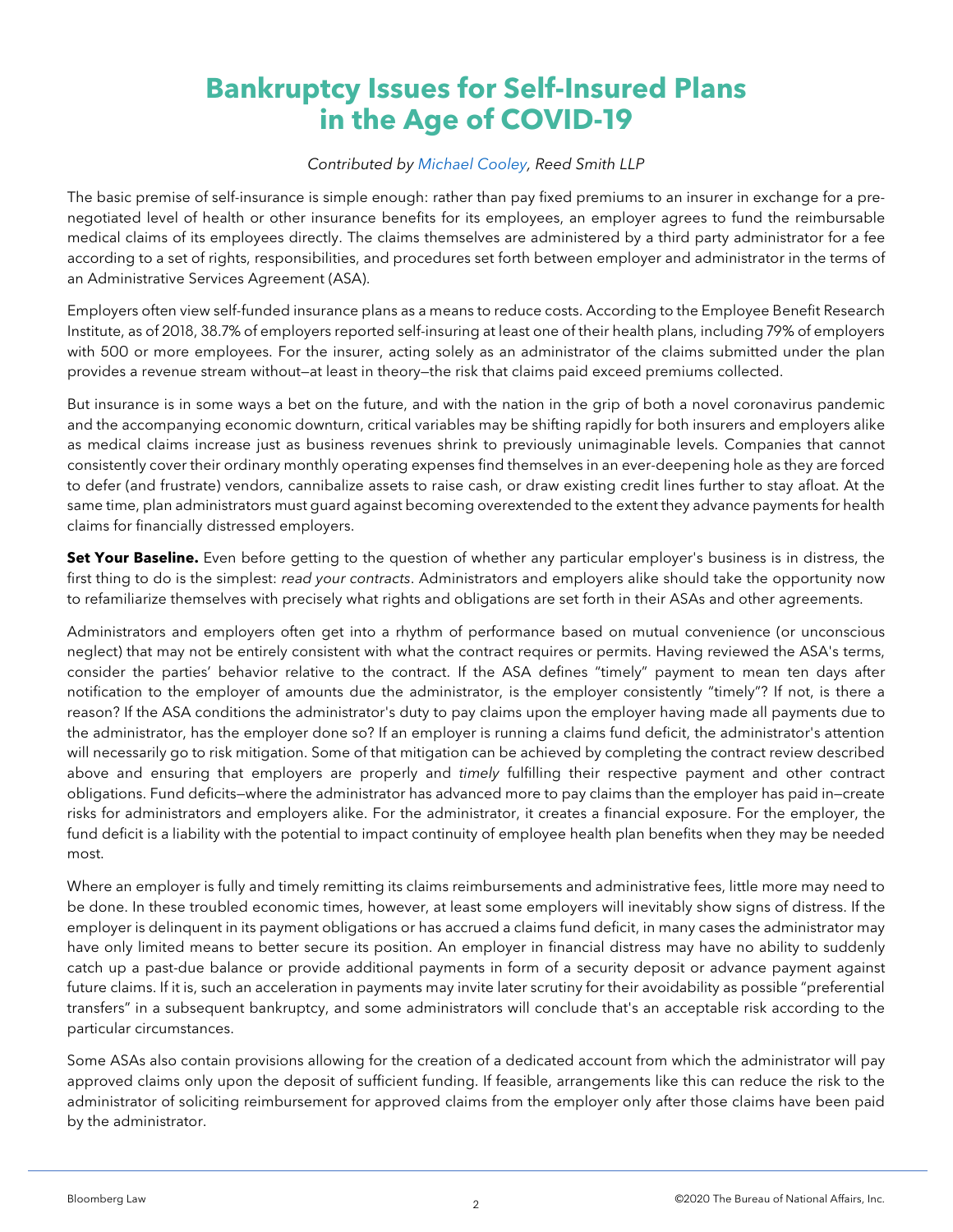Barring such options as may exist in the terms of the ASA, in many cases the administrator's only meaningful leverage may be to terminate (or threaten to terminate) the contract. Under many ASAs this triggers a run-off period during which the administrator continues to process claims for services rendered prior to termination, and so this may not immediately solve the administrator's problem where it is facing a mounting delinquency in reimbursement from the employer. However, even the threat of termination may be sufficient in many instances to impel a substantive response from the employer, who may be equally loath to disrupt its employees' benefits at the same time the employer is struggling with other financial or operational difficulties. If a bankruptcy filing by the employer is imminent, termination of the ASA *prior* to the bankruptcy filing may also lend the administrator some added leverage when it comes to the assumption or rejection of the ASA later in the bankruptcy case.

**"First" Things First**. If a self-insured employer does file for bankruptcy relief, the administrator can and should take steps to protect its rights at the start of the case by establishing the priority payment of outstanding amounts due under the ASA in connection with the debtor-employer's "first day" orders. Upon entering chapter 11, operating businesses commonly seek bankruptcy court approval of a variety of substantive and procedural "first day" motions at the outset of the case to smooth the transition to operating in the bankruptcy environment. One of the most important of these seeks authority for the debtor to continue the uninterrupted payment of employee wages and benefits notwithstanding the bankruptcy filing (which would otherwise bar payment of such prebankruptcy claims). As a business depends on its employees, so those employees—many of whom among the rank-and-file may live paycheck-to-paycheck—depend upon the predictability of their payroll to minimize the disruption to their lives.

As a general matter, the Bankruptcy Code awards priority status to certain categories of unpaid prepetition claims. Among these are claims for unpaid wages, salaries, and commissions of employees, as well as "contributions to an employee benefit plan" arising from services rendered within 180 days before the bankruptcy filing or the shutdown of the debtor's business, if earlier. [11 U.S.C. §](https://www.bloomberglaw.com/product/blaw/citation/11%20usc%20507) 507(a)(4), (5). The amount entitled to priority is limited by statute to \$13,650 per covered employee less any amounts paid to employees as priority wage claims. 11 U.S.C. § [507\(a\)\(5\)\(B\).](https://www.bloomberglaw.com/product/blaw/citation/11%20usc%20507) After learning that an employer has sought bankruptcy relief, administrators should therefore be ready to communicate immediately with the employer to ensure that outstanding amounts due under the ASA are included in—and expected to be paid currently under—the proposed "wages and benefits order." If not, the administrator may file a motion requesting allowance and payment of amounts entitled to priority under § 507(a)(5). At the same time, both employer and administrator should confirm that the employer's budget for anticipated bankruptcy expenses includes these amounts.

Importantly, the priority status reserved for employee benefit plan contributions holds equally in chapter 7 as in chapter 11. The critical difference in chapter 7, however, is that a chapter 7 trustee typically lacks the authority to operate the business and may therefore move promptly at the outset of the filing to terminate employees and employee benefits programs not needed for an orderly wind-down of the business. [11 U.S.C. §](https://www.bloomberglaw.com/product/blaw/citation/11%20usc%20721) 721. In chapter 7 cases, therefore, the administrator will not expect to see a "wages and benefits order" of the sort common in chapter 11 cases, and will instead move promptly to seek allowance and payment of amounts entitled to priority under § 507(a)(5).

**ASAs as Executory Contracts.** The administrator should also review the ASA to evaluate whether it may be treated as an executory contract and discuss with the employer whether (and on what terms) the employer may intend to assume or reject that contract. The subject of much scholarly and judicial contemplation since the Bankruptcy Code was first enacted, a contract is executory if sufficient performance remains due by both parties that the failure to perform would constitute a material breach. In this particular context, although an independent determination should be made as to the "executoriness" of any given contract, bankruptcy courts regularly treat ASAs as executory contracts that may be assumed or rejected in accordance with Bankruptcy Code § 365. The decision to assume or reject any given contract is generally left to the discretion of the debtor in the exercise of its reasonable business judgment, subject only to the requirements to cure outstanding defaults and provide adequate assurance of the future performance of the contract if it is to be assumed. The debtor-employer, therefore, can exercise broad discretion in its decision to assume or reject an ASA. The administrator's focus, therefore, will typically be centered on the impact of the debtor's election rather than the election itself.

If the debtor-employer elects to *reject* the ASA, it is important to recognize that rejection does not equate to termination or rescission of the contract; rather, it is treated as a *breach* of the contract occurring immediately before the filing of the bankruptcy case. [11 U.S.C. §](https://www.bloomberglaw.com/product/blaw/citation/11%20usc%20365) 365(g). As it would outside bankruptcy, the administrator is then entitled to assert (by the filing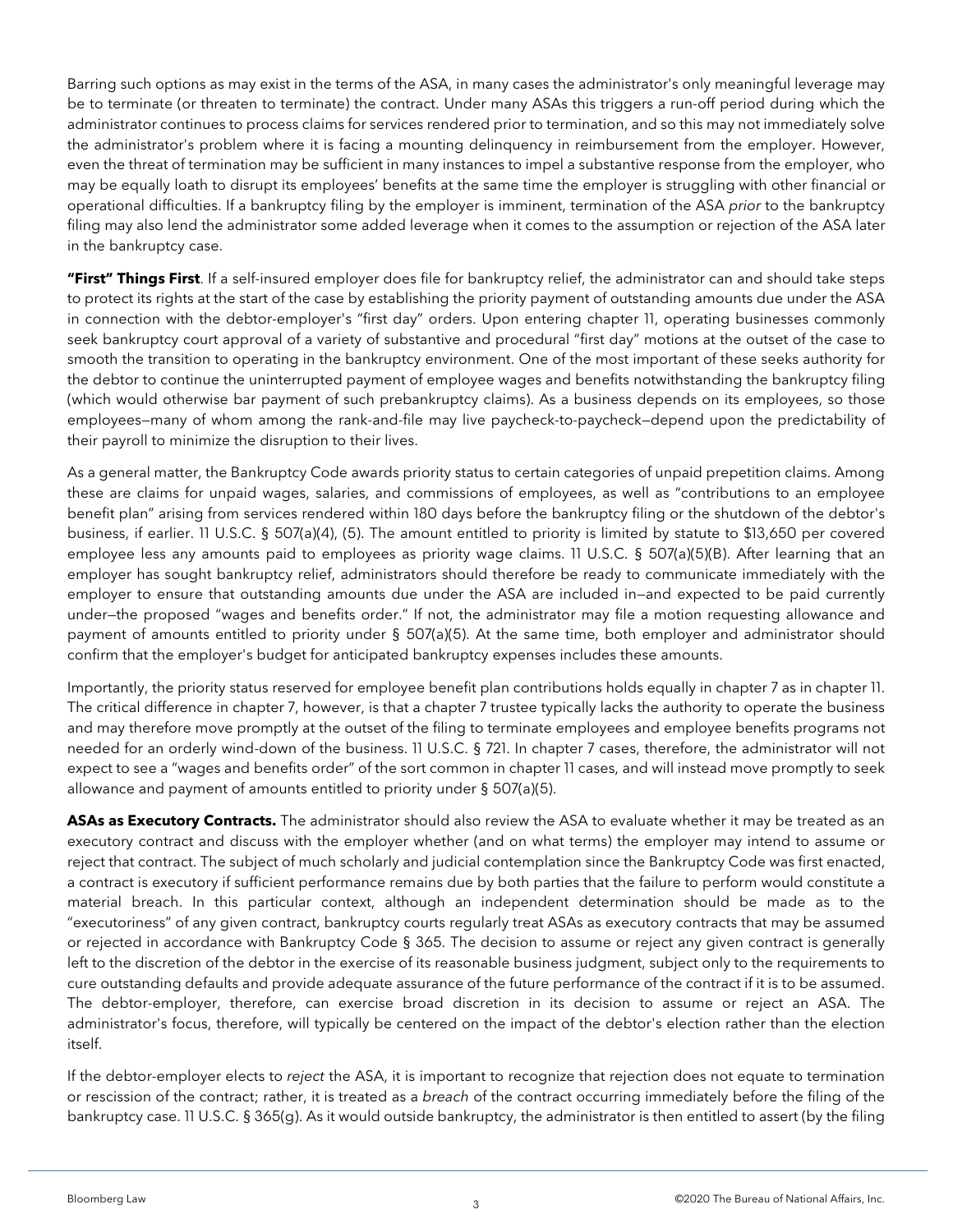of a proof of claim) a claim for any damages arising under the ASA as the result of that breach, and to seek priority status for any portion of that claim entitled to priority under § 507.

The rejection of an ASA may invite some complications for both sides, however, since ASAs commonly provide for the continuing administration of claims for pre-termination services during the "run-off" period following termination. Ordinarily, the rejection of an executory contract excuses the non-debtor party from any further performance under the contract, but the outcome is less clear where the contract expressly requires some element of performance to occur or continue after its termination (noncompete agreements are another example). Following the rejection of an ASA, a debtoremployer might very well look to the administrator to continue to process claims during the run-off period. In that event, the administrator should look closely to whether arrangements are in place for the prompt payment of the debtoremployer's obligations relating to those run-off claims, including both the claim payments themselves and the administrator's fees.

The reimbursement of advances made by the administrator for run-off claims may fall under the category of "actual, necessary costs and expenses of preserving the estate" entitled to administrative priority under the Bankruptcy Code. [11](https://www.bloomberglaw.com/product/blaw/citation/11%20usc%20503)  U.S.C. § [503\(b\)\(1\)\(A\).](https://www.bloomberglaw.com/product/blaw/citation/11%20usc%20503) They might alternatively be viewed as postpetition advances of credit entitled to administrative priority in same way that ordinary vendors are protected to the extent they offer a debtor ordinary trade terms. [11 U.S.C.](https://www.bloomberglaw.com/product/blaw/citation/11%20usc%20364)  § [364\(a\).](https://www.bloomberglaw.com/product/blaw/citation/11%20usc%20364) On the other side of the ledger, however, the debtor-employer may contend that any estate obligation to reimburse the administrator for the payment of run-off claims is added to the administrator's rejection damages claim and treated as an ordinary, nonpriority unsecured claim. Either way, the precise wording of the parties' respective rights and obligations under the ASA will be key to the resolution of this issue.

Conversely, should the debtor-employer seek to assume the ASA or assume and assign it to a third party (e.g., as part of an acquisition of the business through a § 363 sale), the Bankruptcy Code requires the debtor-employer to cure all outstanding monetary defaults under the ASA as a condition to assumption. Procedurally, the debtor-employer will typically accomplish this by filing a schedule with the bankruptcy court detailing the cure amount proposed to be paid in connection with the assumption of each executory contract, and administrators should review that schedule carefully to ensure it includes all amounts then due and owing under the ASA. In addition, the debtor-employee (or the assignee, if the ASA is being assigned to a third party) must provide "adequate assurance" of its ability to perform under the ASA in the future. Again, in most cases this requirement can be satisfied through proactive dialogue between the administrator and the debtor-employer or its assignee.

**Resorting to Termination.** Once a company files for bankruptcy relief, the automatic stay prevents most commercial actions against it absent prior bankruptcy court approval, including contract terminations. However, if a contract is validly terminated prior to the bankruptcy filing subject to the expiration of a designated notice period, that termination *can* still become effective in the debtor's bankruptcy case notwithstanding the automatic stay. This is because a debtor's bankruptcy estate succeeds to neither more nor less than whatever property rights the debtor held at the time it entered bankruptcy, and the Bankruptcy Code offers no mechanism to extend or revive an executory contract that terminates of its own accord during the pendency of a debtor's case.

ASAs are commonly structured as open-ended agreements that may be terminated by either party without cause following a specified notice period. If an ASA is terminated prior to the employer's bankruptcy filing, therefore, the employer may be precluded entirely from assuming the ASA provided the termination is effective upon the expiration of the required notice period and without any further action by the parties. In some cases, even the threat of termination may be sufficient to "encourage" the employer's needed compliance; in others, prompt termination in appropriate circumstances may limit the administrator's later exposure if the employer does eventually seek bankruptcy relief. Either way, depending on the timing of termination in relation to a subsequent bankruptcy filing, the employer and administrator may still have to navigate any run-off obligations that persist after the filing.

**A Word About Preference Exposure.** As employers feel pressure to maintain self-insured plans for their employees and administrators focus greater attention on fund deficits and other delinquencies, some of the employers that eventually seek protection in bankruptcy court will inevitably have made "extra" payments to administrators in the weeks and months leading up to the filing. Those payments that were made in the 90 days prior to the bankruptcy filing and were not regularly scheduled payments may be scrutinized for their potential avoidability as preferential transfers, or "preference payments." [11 U.S.C. §](https://www.bloomberglaw.com/product/blaw/citation/11%20usc%20547) 547(b). For employers, the added financial cost of such payments may be necessary to avoid termination of the ASA at a time when its employees can ill-afford any disruption in health benefits. Administrators for their part should